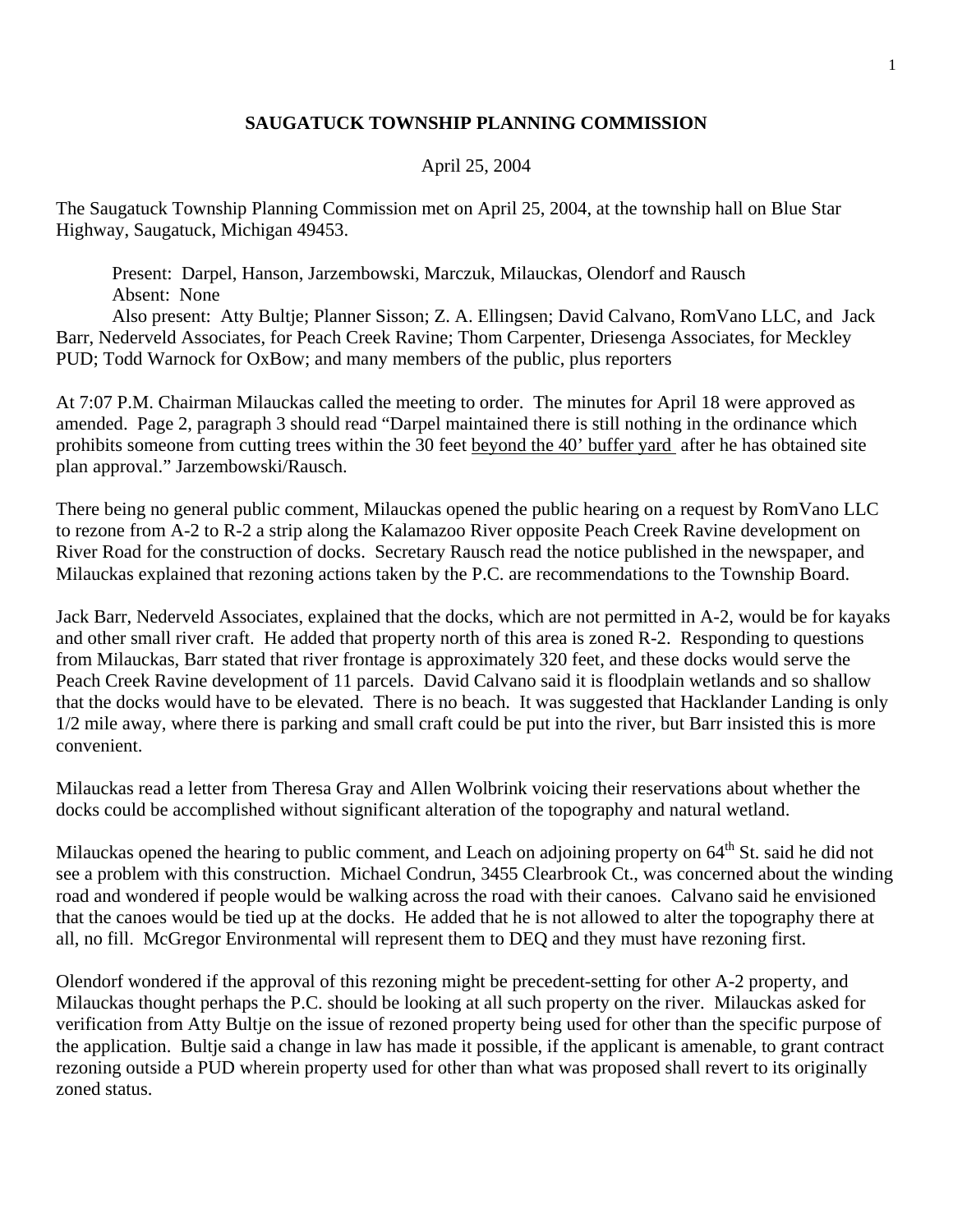Dayle Harrison, 3108 62<sup>nd</sup> St., Kalamazoo River Protection Association, said the area in question lies within the Natural River Overlay District and traffic issues might have to be addressed. He said he had no objections.

Judith Schneider, 207 Maple, Saugatuck, said she did not see the need for docks for canoes.

Brendt Sheridan, 6168 Riverside Rd., said he is concerned about this development because the water level can go up and bigger boats could be docked there. He reminded the P. C. of all the discussions about preserving the wetlands along the river.

Gerrit Sturrus, 6377 Old Allegan Rd., agreed with Sheridan and did not see that docks would improve the ability to canoe. He maintained it will be mud by July.

Kathy Roper, 6469 130<sup>th</sup> Ave., wanted assurance that they would not dredge and fill. Calvano said he was willing to abide by that condition. He said he is a homeowner in Peach Creek Ravine.

Olendorf made a motion to close the public portion of the hearing and Hanson supported. The motion carried. Milauckas stated that notice for this hearing was mailed to property owners.

Sisson pointed out Sec. 40-591 c(4) in the Natural Rivers Overlay portion of the Zoning Ordinance docks are permitted, and he said he thought this overcame the A-2 zoning restriction. He mentioned that this would come under the keyhole restrictions. Further discussion of the boundary of the Natural Rivers Overlay District did not seem to render definite delineation.

Darpel made a motion to table this application by RomVano LLC to the May 23rd meeting until the applicant can research whether the property is in the Natural Rivers Overlay District, which would allow them to have docks and other riparian rights as stated in Sec. 40-591c(4). Jarzembowski seconded, and the motion carried. Milauckas said the applicant may notify the township office if they want to withdraw their application.

At 8:00 P.M. Milauckas opened the public hearing on an application by Richard Meckley for a mixed-use residential/commercial PUD on Blue Star Highway and  $65<sup>th</sup>$  St. in the C-1 and R-1 zones. Thirty-four singlefamily residences on 17 acres and a two-acre commercial development are proposed. Secretary Rausch read the notice published in the newspaper. Milauckas verified that adequate notice has been given to neighboring property owners. He explained that this is the preliminary plan and the P.C. can require another hearing if substantial changes occur with the final plan. It was clarified that the PUD ordinance alone applies, not the Site Condominium ordinance, as stated in the notice.

Thom Carpenter, Driesenga Associates, displayed the plan and explained that the residential condominium portion would be Phase 1 of two phases. There are 1700 linear feet of private road curving around through the property from Blue Star to  $65^{th}$  St. Public sanitary sewer and water are available, and Sisson's memo of April 22 suggests extending the sanitary sewer to  $65<sup>th</sup>$  St. for possible future use. Carpenter said they were agreeable to that for final site plan review. He continued with description of retention area for storm water behind the commercial parcel. Uses on the commercial parcel have not been identified yet, but the buildings are designed for offices and parking has been laid out accordingly. He added that a list of acceptable uses will be presented at the final site plan review, and that would be a public hearing. He showed elevations for the residential buildings from which 6 to 8 different models will be constructed.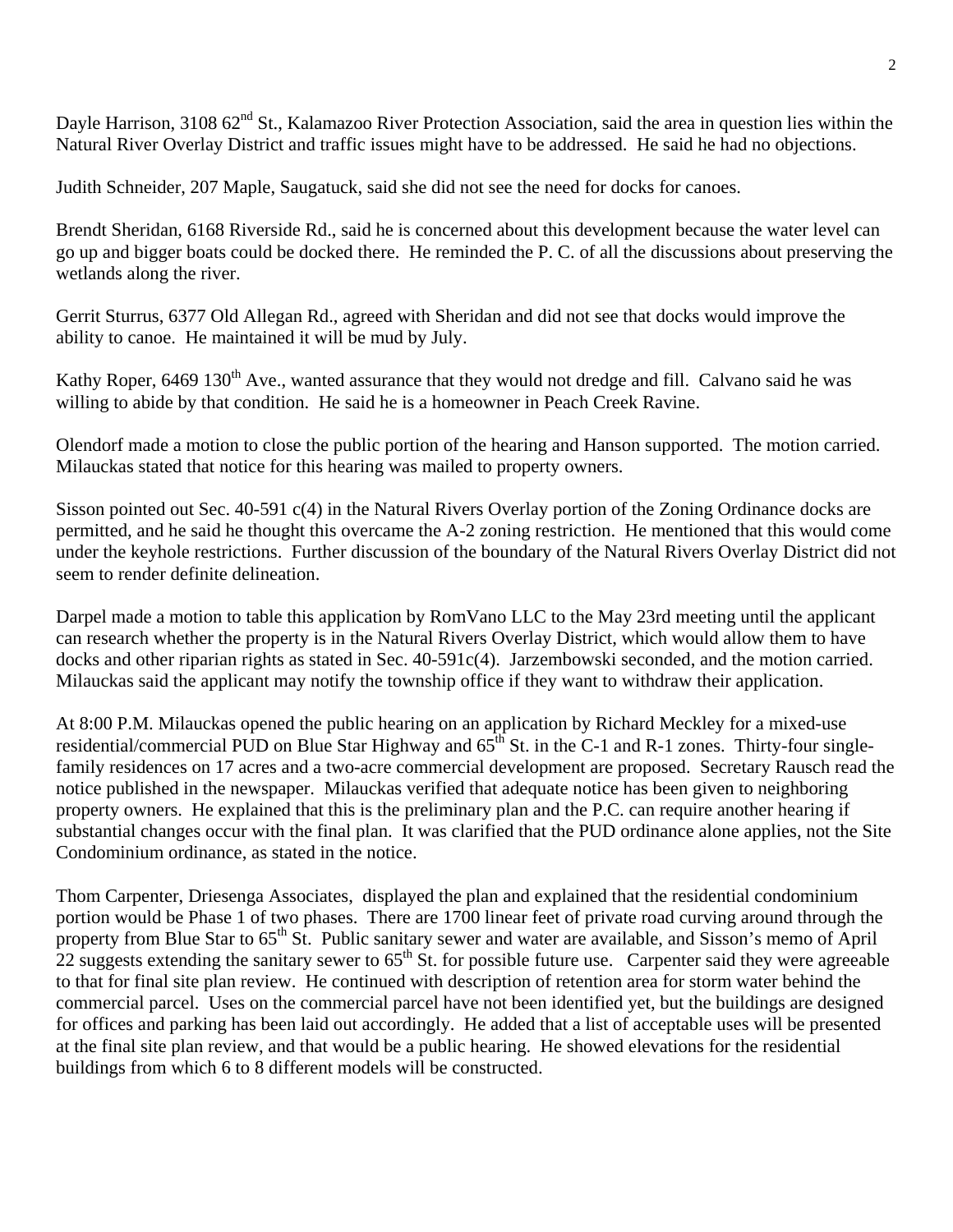Rausch brought up neighboring driveway cuts on  $65<sup>th</sup>$  and Blue Star, and Carpenter said he understood the need to have a certain distance between driveway cuts, but they would be shown on the final site plan. The circular drive in front of the commercial buildings was questioned.

Olendorf thought the building designs suggested families and wondered why there were no sidewalks. Carpenter said this was conceived as an empty-nester community and sidewalks require more storm water retention. He agreed that a less impervious surface might be considered if the P.C. wanted walks.

Milauckas opened the hearing to public comment, and Pat Denner, 3455 Clearbrook Ct., was concerned about additional traffic at  $65<sup>th</sup>$ , Blue Star and  $135<sup>th</sup>$  Ave., a potentially dangerous spot.

Jacob Brodbeck, 756 Manchester, owner of Spring Renewal next door, said his concerns were for green space and the impact on his property values. He agreed the volume of traffic on Blue Star was of concern. Milauckas questioned Carpenter about the amount of vegetation that would be disturbed along the southern boundary. Carpenter replied that Meckley wanted to retain trees except for the areas where the homes would be constructed, but he thought a tree survey would be too costly. Harrison said he thought a 30-foot strip of natural vegetation should be maintained all around the site.

Margaret McDermott asked what the distance was between houses, and Carpenter replied a minimum of 30 feet, and he expected to keep trees between houses.

Darpel made a motion to close the public portion, Marczuk seconded and the motion carried.

The Commissioners turned to Sisson's memo, and Sisson suggested that if some of the commercial uses are not office space, more parking might be required. Only 20% of parking is supposed to be in front, according to the ordinance, but Sisson said the P. C. has discretion in a PUD. Olendorf asked if it were possible to put the parking in the rear, and Sisson suggested placing the center commercial building on the other side of the circular drive. Driveway spacing on Blue Star and the circular entrance to the commercial parcel were scrutinized vis a vis the destruction of trees. The 22' road and clearing on either side for utilities was discussed. Marczuk wanted to know the speed limit within the development and whether there would be cautionary signs about bikers on Blue Star. Carpenter agreed 20 mph might be appropriate. A bike path along Blue Star is possible, according to a spokesman for Meckley.

The Commissioners considered the plan in light of Secs. 40-772, the four standards of 40-779, and 40-780e. Hanson made a motion to approve the preliminary plan for Phase I residential portion of the Meckley PUD as being in compliance with Secs. 40-772, 40-779 and 40-780e, with the following conditions:

- 1. That the developer provide sewer connection to  $65<sup>th</sup>$  St. if feasible;
- 2. That the existing vegetation be retained in perpetuity in the setbacks, defined as 70'along Blue Star, 30'along the southern boundary, and 40' along  $65<sup>th</sup>$  St.;
- 3. That the developer provide a plan for pedestrian and bike traffic within the development; and
- 4. That discussion of Phase II commercial portion be tabled. Rausch seconded and the motion carried unanimously.

Milauckas continued the public hearing of OxBow from the February 28 meeting on a SAU for expansion, tabled for a number of items to be addressed. He invited public comment on new information other than the previously mentioned concerns about the increase of traffic on Park St., difficulty for emergency vehicles, the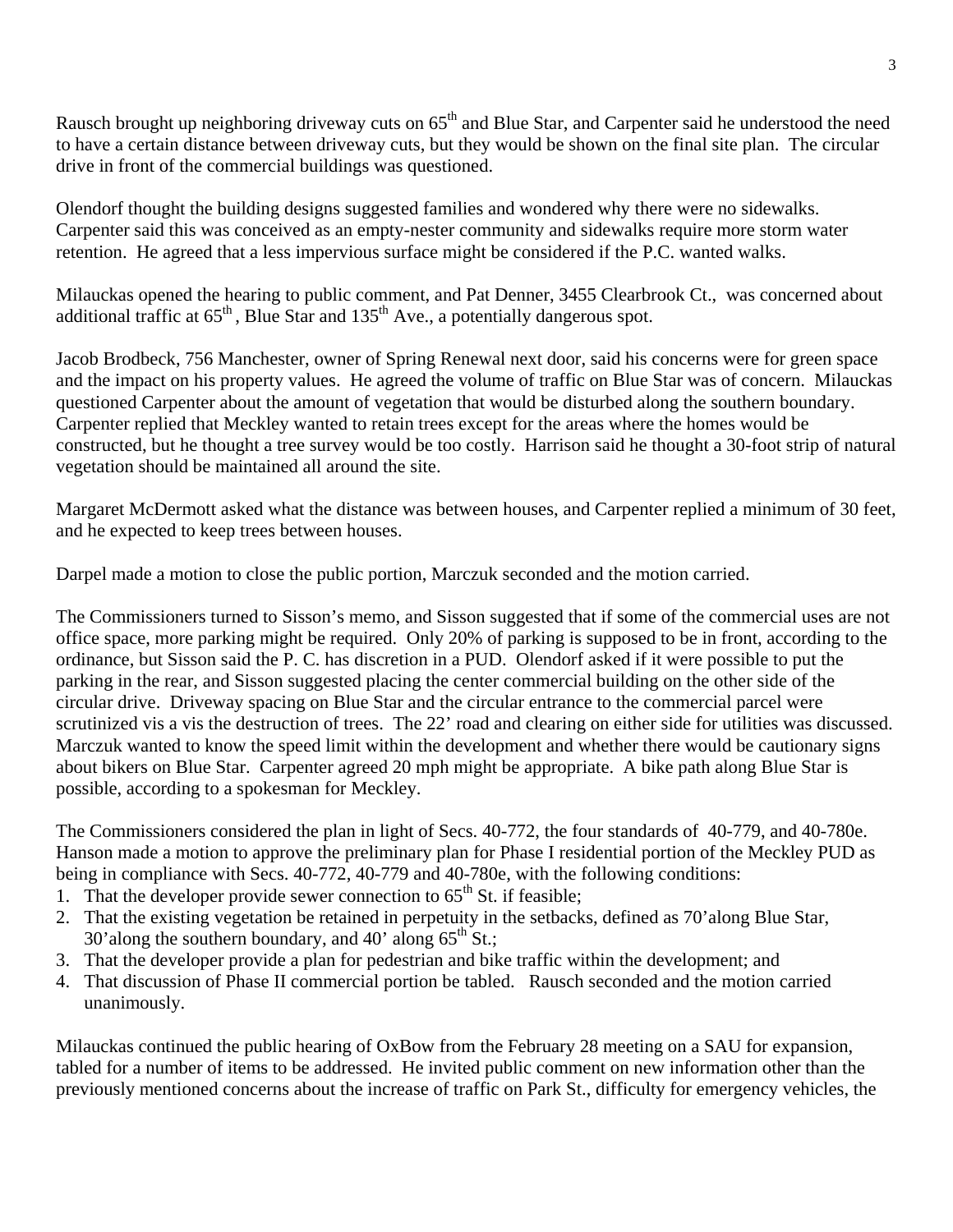hazardous curve/hill area, and parking. He first entered letters from Norman Deam supporting the SAU; from Tracy Shafroth supporting the SAU but requesting the traffic study, an effort to reduce traffic and limit parking at OxBow; from Gordon Gallagher, Saugatuck City Manager, stating that Park St. is a public road, that there is an agreement to split cost with OxBow for guard rail on the dangerous curve, that OxBow has proposed a dialogue with the City towards creating conservation easement for Tallmadge Woods and that OxBow plans show less development than originally presented to the P.C.; a letter from John Breen proposing a traffic study.

Todd Warnock, 623 Shorewood, Chairman of the Board at OxBow, listed the following issues OxBow was asked to address: 1. Acreage is 14.73; 2. 65 parking spaces for a school, but as a lodge it might need a couple more; 3. Park St. public or private, OxBow has no position; 4. City and OxBow agreed to split cost of 300 feet of aesthetic barrier; 5. Fire hydrant sequencing changes and offer for use by neighbors if needed, safety personnel invited to observe summer gatherings to give ideas to improve safety; 6. OxBow meetings with Park St. neighbors agreed to propose that cooperatively with the City "they do a segmented traffic study of Park Street with the objective of defining current traffic levels. The Association (Park St. neighbors) and OxBow also agree to meet after the study to see what they can do toward their objective of decreasing traffic further." Warnock added that the Art in the Meadow program will be moved to the Saugatuck Center for the Arts to reduce daily traffic. He provided occupancy statistics as follows: maximum at full capacity before expansion = 108, after = 125, a 15% increase. He believed there will actually be a decrease in numbers driving to and fro.

Milauckas read letters from R. J. Peterson and Bob and Bobby Gaunt supporting OxBow and asking for a resolution of the Park St. issues and another letter from Atty Randal Schipper representing a number of owners along Park St. who do not accept the decision that Park St. is a public road. John Breen's letters were mentioned as well, and Milauckas asked him to speak. Breen, who represents some of the Park St. neighbors, said as a result of last night's meeting he had a better feeling about the cooperation with OxBow. He said the neighbors hired a traffic engineer, who after analyzing the situation on Park St., said he thought the neighbors had good reason for concern and suggested that no additional development be allowed until a traffic study is done. He said the neighbors and OxBow are agreed that there should be a traffic study, although it should not preempt the approval this evening, but that it be incorporated as a condition for approval of the SAU, as is allowed in Sec. 40-693c.

James Brandess thought it was not fair to apply the same standards to OxBow as you do to an expansion of a house. Atty Bultje pointed out that OxBow needs a SAU, whereas houses do not.

Judith Schneider, 207 Maple, supported OxBow as a benefit to the community and said the people who have built the large houses on Park St. knew what was there when they moved there.

Steve Capillo, 860 Park St., said although he supports OxBow, he thought the occupancy numbers were incomplete: 77 beds before expansion, 109 beds after  $=$  41% increase, a number not mentioned anywhere. He wanted to know how a 41% increase in bodies became only a 15% increase in traffic.

Pat Dewey, 579 Mason, on the Auxiliary Board of OxBow, said she thought the problem is there seems to be a conflict between public interests and private interests. To satisfy private interests OxBow has given up Art in the Meadow to the SCA, cut free Friday night open houses in half, and curtailed commuter enrollment.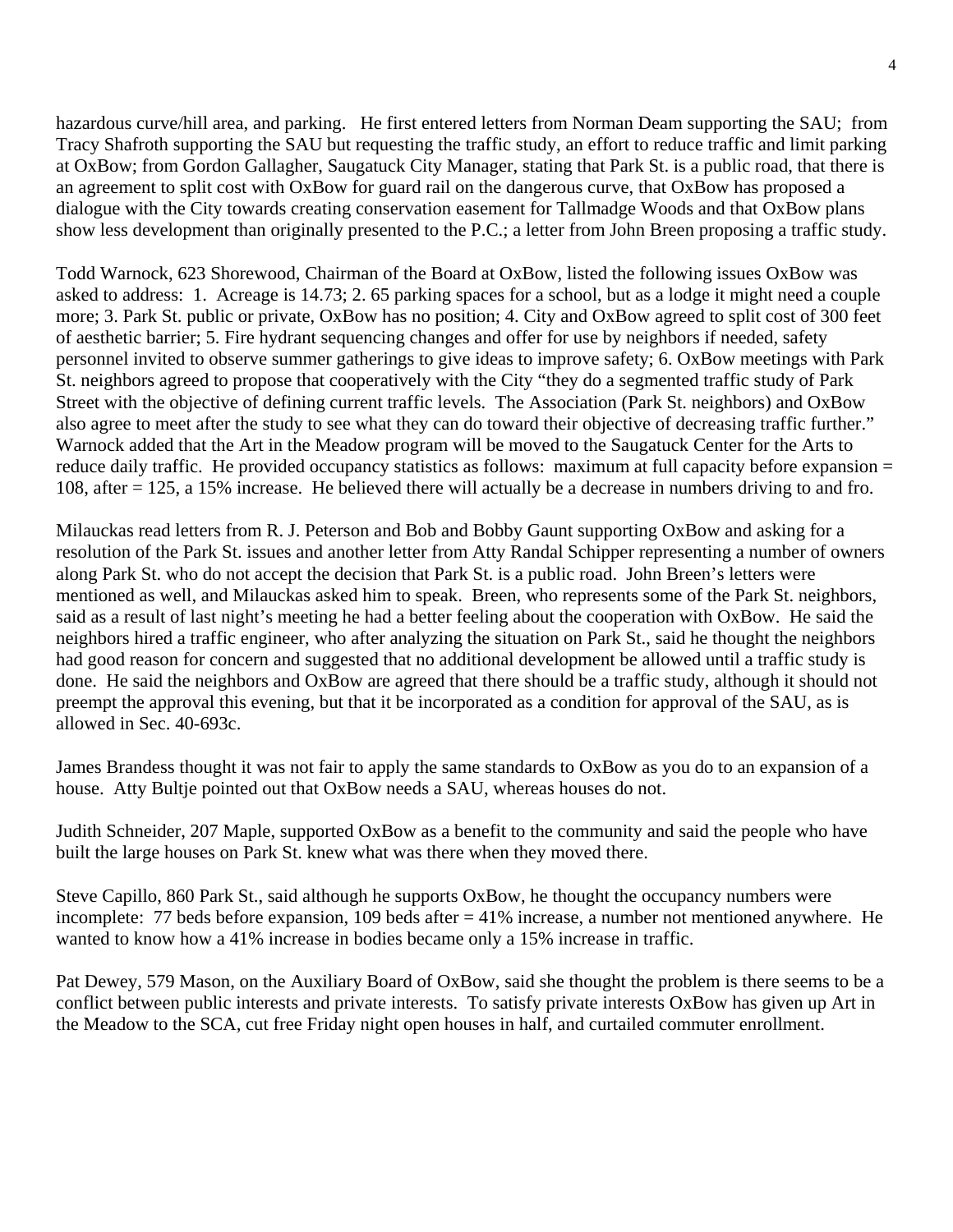Ellen Sproul, 344 Water, Douglas, said she has been a student and teacher at OxBow and she carpools now but thinks it would be great to stay at OxBow, which would be possible with the expansion. This would result in more cars on campus, but less back and forth traffic.

Karen Dunn, 1045 Park St., asked if this is a site plan review, and Milauckas said "no."

Breen said Park St. is the only street in the City of Saugatuck which is "property split."

Milauckas asked Warnock to respond to the question Capillo raised earlier. He said "more bodies, less traffic" would be a result of accommodation for overnight stay, and he repeated that moving successful programs into the SCA and using a van which will be purchased by the SCA and OxBow together to transport students to OxBow will decrease traffic.

Sisson said if OxBow is thought of as a school, only 48 parking spaces are required, but if it is a lodge, 79 would be recommended for 100% occupancy. It has 64, which does not accommodate special events. Bultje said the P.C. did not need to be concerned with the private road ordinances, but he asked if fire protection issues raised in his March memo had been answered, and was told they had. It was recommended that OxBow secure a letter from the Fire Chief to that effect, however. John Rossi, Holland, affiliated with OxBow, supplied the P. C. with a list of requirements from the Fire department, and said they were currently in the process of complying with them. Bultje asked if snow removal is an issue, and was told the street is plowed in winter. Bultje said his main concern is to protect the township from liability and he wanted a statement from a traffic study that the road can accommodate this expansion. He did not want an approval of the SAU to be effective until that is accomplished.

Milauckas led the P.C. through the standards for granting SAU. Olendorf made a motion to approve the SAU for OxBow, based on the standards of Sec. 40-693b with the following conditions:

- 1. That a letter be secured from the Fire Chief stating the site is accessible by emergency vehicles;
- 2. That there be a site plan review and approval;
- 3. That there be compliance with all the applications and narratives submitted today;
- 4. That there be compliance with Sisson's memos of February 25 and April 22; and
- 5. That a traffic study is made which concludes that the road is adequate from a public safety standpoint to meet the demands of the expansion. Milauckas seconded, and a roll call vote produced unanimous approval. In discussion before the vote, Bultje explained that OxBow is a use which is grandfathered, but if the township goes on record to approve a SAU for expansion of that use and the road is inadequate to support the traffic that expansion produces, the township is liable in the case of an accident on that road. He added that if the road is found to be inadequate, the applicant should come back to the township with a plan to address that issue. Milauckas made it clear that the project cannot go forward until after the traffic study is done this summer.

An adjustment to the agenda was made because there was not enough time to handle all the items: Timberline, Indian Point and Klemm were postponed to a special meeting set for Wednesday, April 27 at 7:00 P.M.

Milauckas asked Atty Bultje and Planner Sisson about some possible rezoning issues: why the A-2 in section 23 on the River should not be R-2, why there is an Interstate Transportation Overlay District at Exit 41 which stretches rather far south into the residential zone, and what kind of zoning could be applied to the Dennison property in light of its possible development. He added that "green-space preserved" is a new category in the